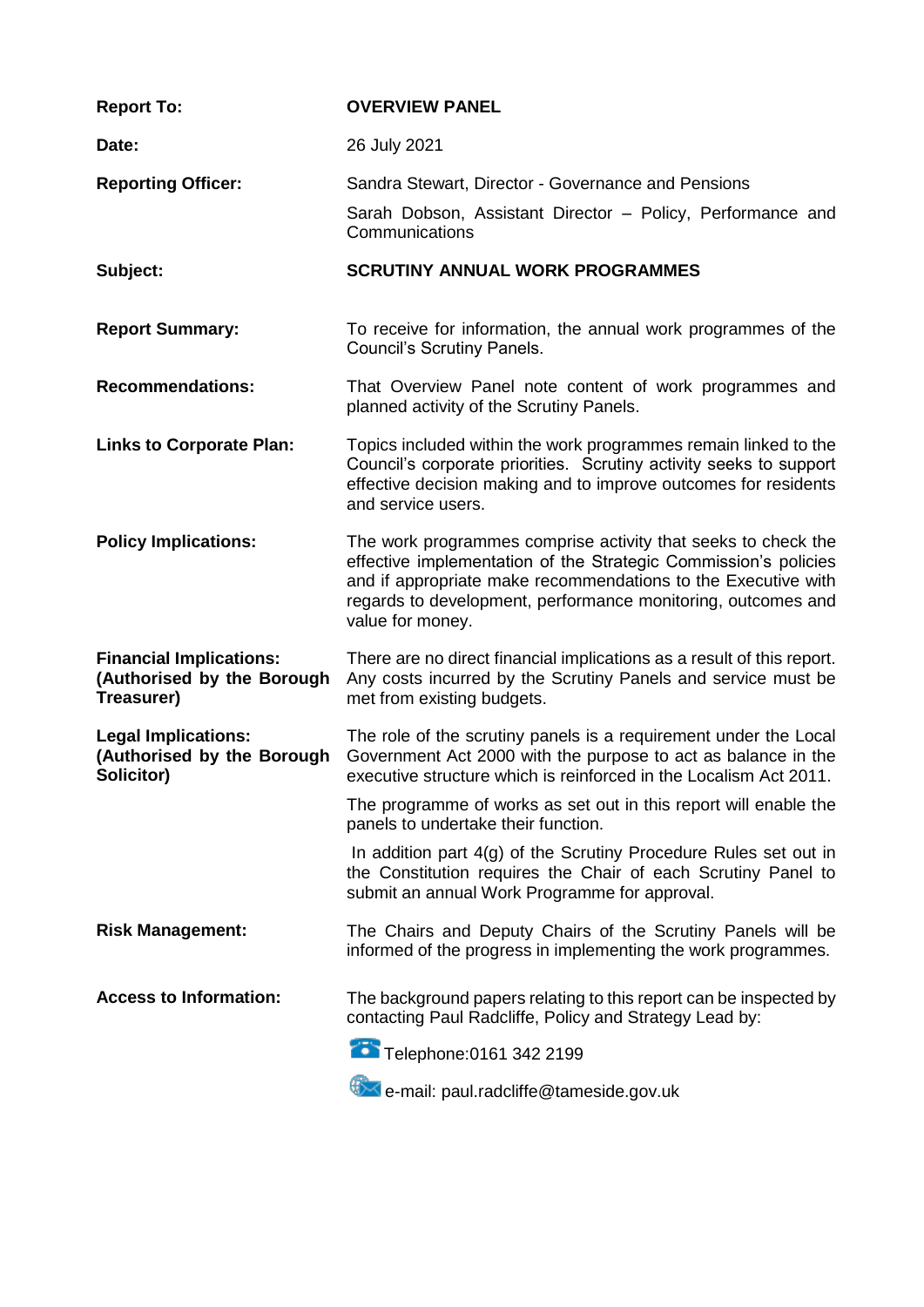# **1. INTRODUCTION**

- 1.1 Tameside Scrutiny Panels are required to publish an Annual Work Programme of planned activity for the municipal year ahead. The programme of work will cover a two-year rolling period to be reviewed, updated and agreed on an annual basis.
- 1.2 Scrutiny activity aims to reflect priority issues across the Council, Strategic Commission and external partners. Work will continue to improve the flexibility, responsiveness and reporting methods of all scrutiny activity undertaken during 2021/22. Discussion from Scrutiny Panel meetings held in June 2021 has directly informed the list of topics and planned updates 'check and challenge', for the year ahead.
- 1.3 Each year a range of emerging topics and issues may require the attention of scrutiny. It is therefore important to ensure efforts are best placed to support and influence effective decision-making, with a focus on improving outcomes for residents and communities.

# **Scrutiny activity in Tameside**

- 1.4 There is a range of options available to each Scrutiny Panel as to how activity is planned and undertaken. Scrutiny Chairs will work closely with panel members in order to adopt a combination of approaches to review service and performance updates, respond to formal consultations, focus reports of the Local Government and Social Care Ombudsman and areas in need of more in-depth review. This includes a responsibility for:
	- Research and insight on a particular issue, including desktop reviews
	- Review of decisions and recommendations
	- Follow-up (from previous review / recommendations)
	- Engagement and consultation to provide responses to pre-decision activity
	- Consideration of decisions and reports of the Ombudsman
	- Receive updates on key issues as they arise
	- Active monitoring of national and regional policy and substantive variation to services
- 1.5 Scrutiny in practice will be mindful of the suitability and appropriateness of timings, with regard to the impact and value of planned activity. This includes the selection and order of topics and updates during the year. The work programme is ambitious and it is not an expectation that all topics and subject areas be covered during this period, but more an agreed list from which to select work items.
- 1.6 In addition to the work programme, all panel members will continue to receive a monthly update email to inform of upcoming activity, access to scrutiny resources, engagement and consultation with regard to local, regional and national decision-making. This provides a direct opportunity for scrutiny members to contribute and respond to the range of activity taking place both within the Council and across partners.

# **2. WORK PROGRAMMES**

- 2.1 At the Scrutiny Panel meetings held in June 2021, all panel members were provided with the opportunity to comment and contribute to the list topics included in the annual work programmes.
- 2.2 Scrutiny activity will continue to be undertaken outside of the formal meetings and through working groups, with all findings and recommendations presented to the full panel for comment and approval. This flexibility can allow responsive and timely work to be undertaken, creating an enhanced opportunity to both influence and inform the impact of decisions. It is also necessary to monitor and evaluate outcomes from past activity and to review the implementation of recommendations.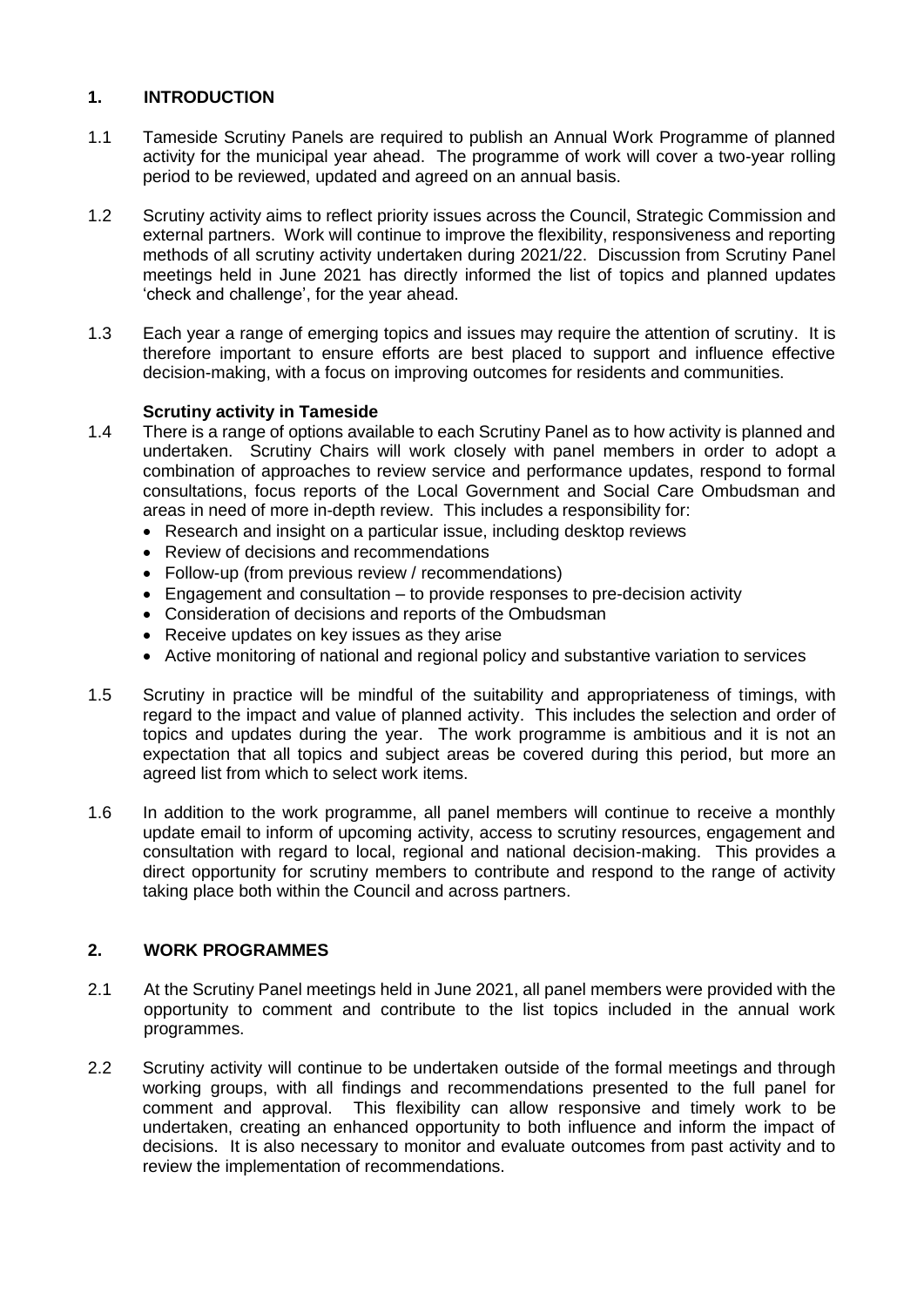2.3 Where deemed appropriate, the wider development of scrutiny may include project support and service development work undertaken at the request of the Executive as a critical friend.

# **Planned activity**

2.4 In order to prevent delay, Scrutiny Panels received a substantive update at the June meetings, as detailed below.

#### **Place and External Relations Scrutiny Panel – 8 June 2021**

Climate Change and Improving the Local Environment

#### **Integrated Care and Wellbeing Scrutiny Panel – 10 June 2021**

- Health and Care Bill
- 2.5 The Scrutiny Panels will carry out in-depth activity and reviews through working groups, for which Scrutiny Chairs will aim to ensure that two reviews are running concurrently for each panel with topics selected from the annual work programme.
- 2.6 It was agreed at the Integrated Care and Wellbeing Scrutiny Panel meeting on 10 June 2021 that the fixed Children's Working Group will remain in place for 2021/22. The group will continue to include co-opted young people and adults.
- 2.7 On occasion a topic may require the attention of both scrutiny panels in order to examine a range of impacts. At such a time, a decision will be made to assign a lead panel based on both remit and the subject matter. All aspects of activity will be made available to panel members to consider and respond.

# **3. SCRUTINY ANNUAL WORK PROGRAMMES – 2021 to 2023**

| <b>Place and External Relations Scrutiny Panel</b>                                    |
|---------------------------------------------------------------------------------------|
| Economic impact of Covid-19 – local response (immediate and medium term).             |
| Cultural Offer - museums, galleries, arts, events and heritage.                       |
| Environment / climate change                                                          |
| Major investments, asset management, emerging developments and regeneration           |
| Homelessness and temporary accommodation                                              |
| Digital offer and delivery                                                            |
| Waste and recycling $-$ next steps                                                    |
| Next steps for town centres                                                           |
| Local Procurement and Commissioning arrangements                                      |
| The Panel to receive regular updates during the year regarding new and emerging areas |
|                                                                                       |
| Follow-up on past activity                                                            |
| Private rented sector / GM Good Landlord Scheme                                       |
| Community Safety Strategy / HMIC report on GMP                                        |
| Inclusive Growth projects                                                             |
|                                                                                       |

**Active Travel** 

# **Integrated Care and Wellbeing Scrutiny Panel**

- NHS White Paper implications for Tameside
- Primary care and dental service response and access (post Covid-19)
- Mental health male suicide rates / mental health offer scale and accessibility
- Social Isolation and loneliness
- Support for carers
- Care homes post Covid-19
- Impact of Covid-19 on inequalities